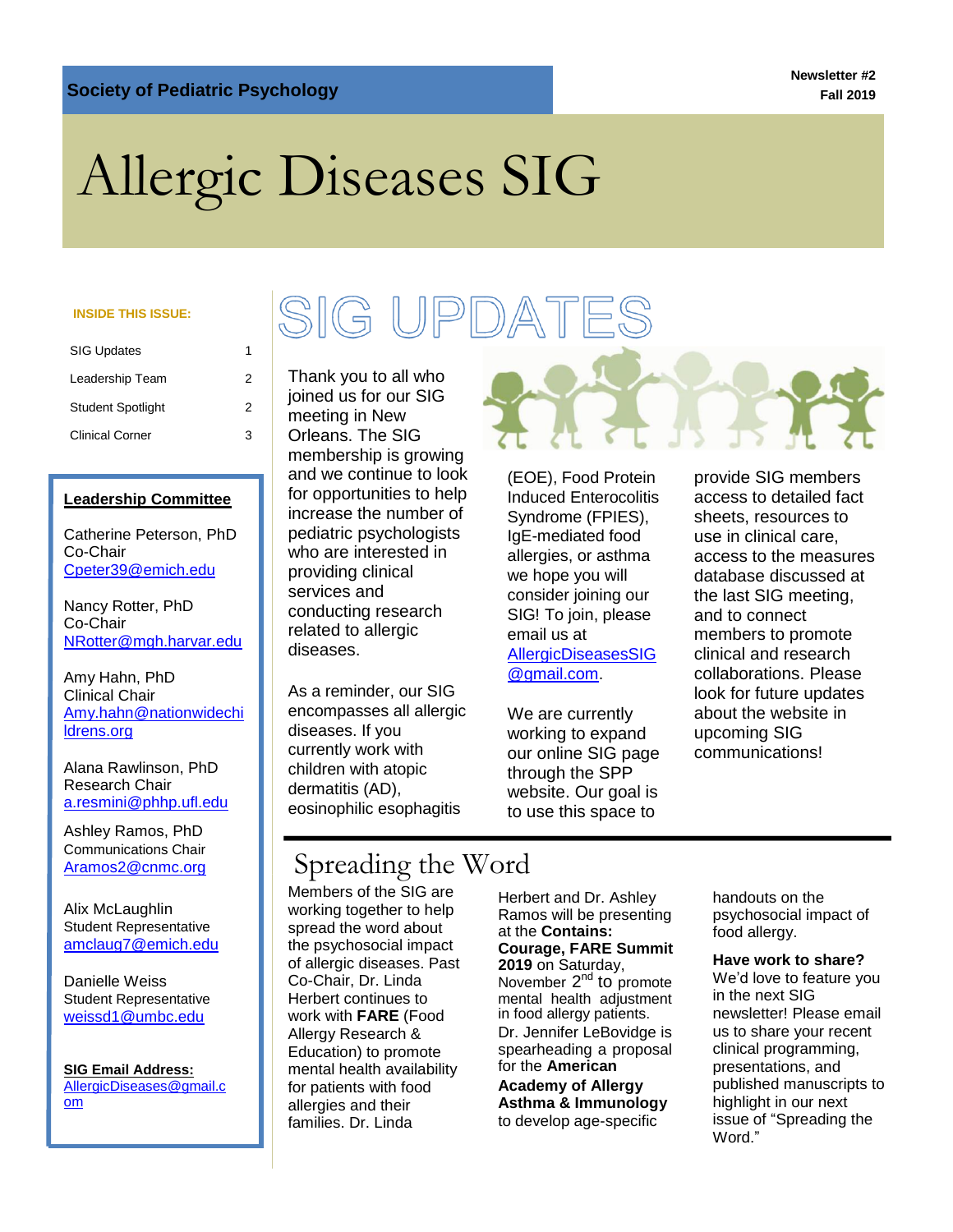## Meet New Members of the SIG Leadership Board:

**Amy Hahn, PhD** is a faculty member in the Department of Pediatric Psychology and Neuropsychology at Nationwide Children's Hospital (NCH). She is involved with several medical teams, including Allergy, Pulmonary, Pain, and Dermatology. Dr. Hahn works collaboratively with pediatric allergists to promote the benefits of psychology in serving children and families with allergies. Her clinical work has focused specifically on managing anxiety in the context of food allergies, and helping children and families focus on improved quality of life and overall daily functioning. Her work with pediatric food allergies started in graduate school at UMBC, and she continues to engage in research efforts related to food allergy

knowledge and parenting. **Amy Hahn, PhD** and parenting.



**Clinical Chair**



 **Alix McLaughlin Student Representative**

Alix McLaughlin is a 3<sup>rd</sup> year graduate student at Eastern Michigan University, where she is mentored by Dr. Catherine Peterson. Her research interests focus on neurocognitive and family functioning in food allergy. Alix's thesis will examine the associations between anxiety and quality of life in children with food allergy and their parents from a dyadic perspective. She joined the Allergic Diseases SIG in 2019 and will serve until 2021.

## Student Spotlight

**Mallory Netz,** M.S., is a graduate student at the University of Florida and is currently completing her psychology internship at Children's Mercy Kansas City. Along with her mentor, David Fedele, Ph.D., ABPP, Mallory helped to initiate and develop an outpatient consultation service for the University of Florida Pediatric Allergy Clinic. Her clinical experiences informed the development of her dissertation, which examines health communication during pediatric outpatient allergy encounters. The study is a novel, observational investigation of the impact of caregiver distress and family food allergy management on health communication among youth, parents, and healthcare providers. Mallory has been a member of the Allergic Diseases SIG since 2017. She recently assisted with the development of the measures bank, which was presented at the 2019 SIG meeting. **Mallory Netz, MS** 



**Student Spotlight**